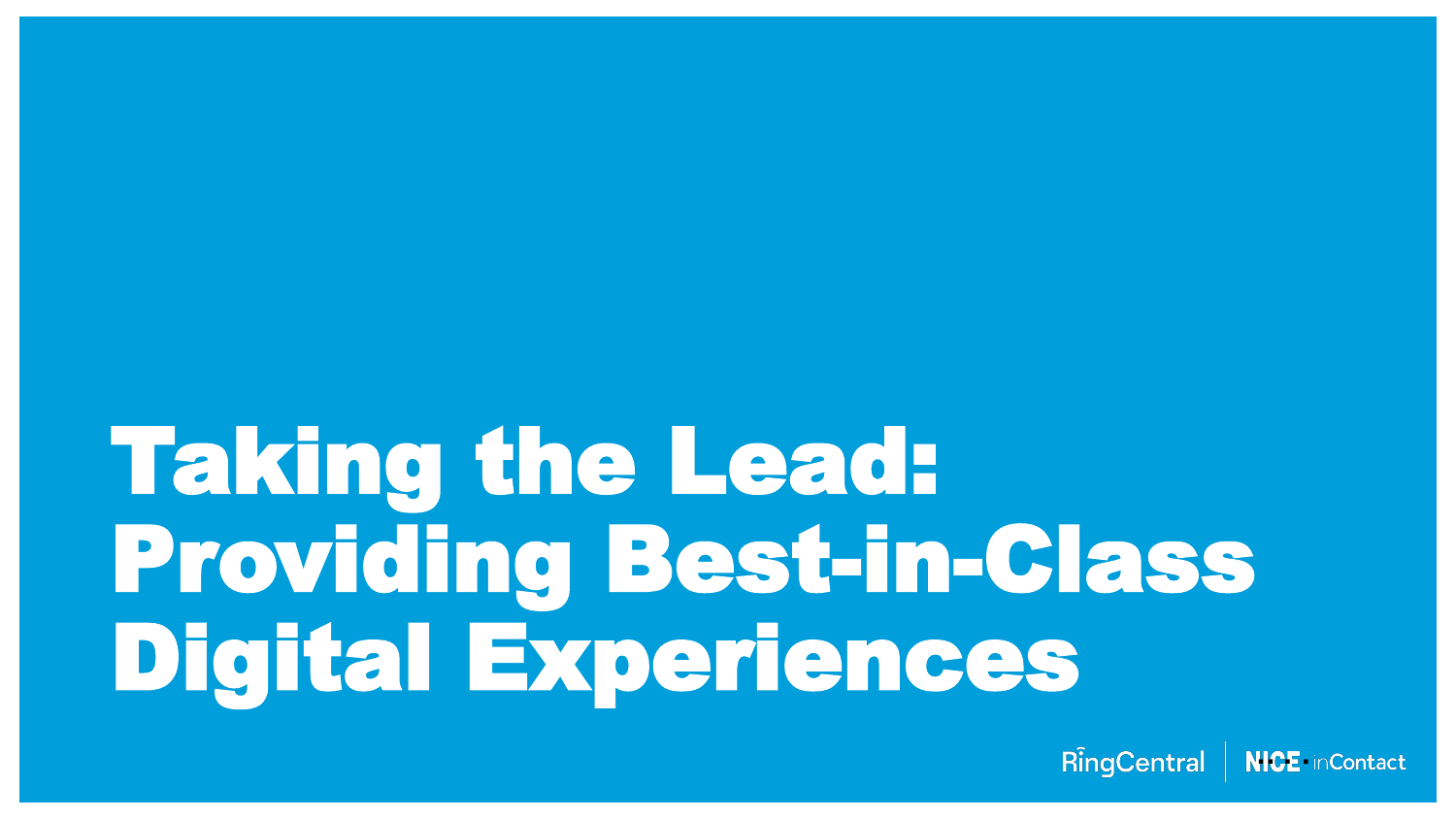

### The Impact of Digital Leadership

Supporting next gen digital channels in your contact center affects your forecasting and scheduling. It fundamentally changes interaction routing and handling. Instead of simply recording a call, you need to capture activities regardless of channel and accommodate the fact that agents concurrently handle multiple interactions in different channels. Your quality assurance processes will have to change, as will performance management and analytics.

Today, most organizations providing next generation digital channel support do so via siloed agents, frequently outside the contact center (often in Marketing).

We see the future as blended agents that are empowered to manage omnichannel interactions with customers — within the contact center.

Positioning your company to achieve digital leadership is essential. Why? Because this is what your customers expect. You need to position your company and your contact center as the digital leader to fulfill your customers' expectations.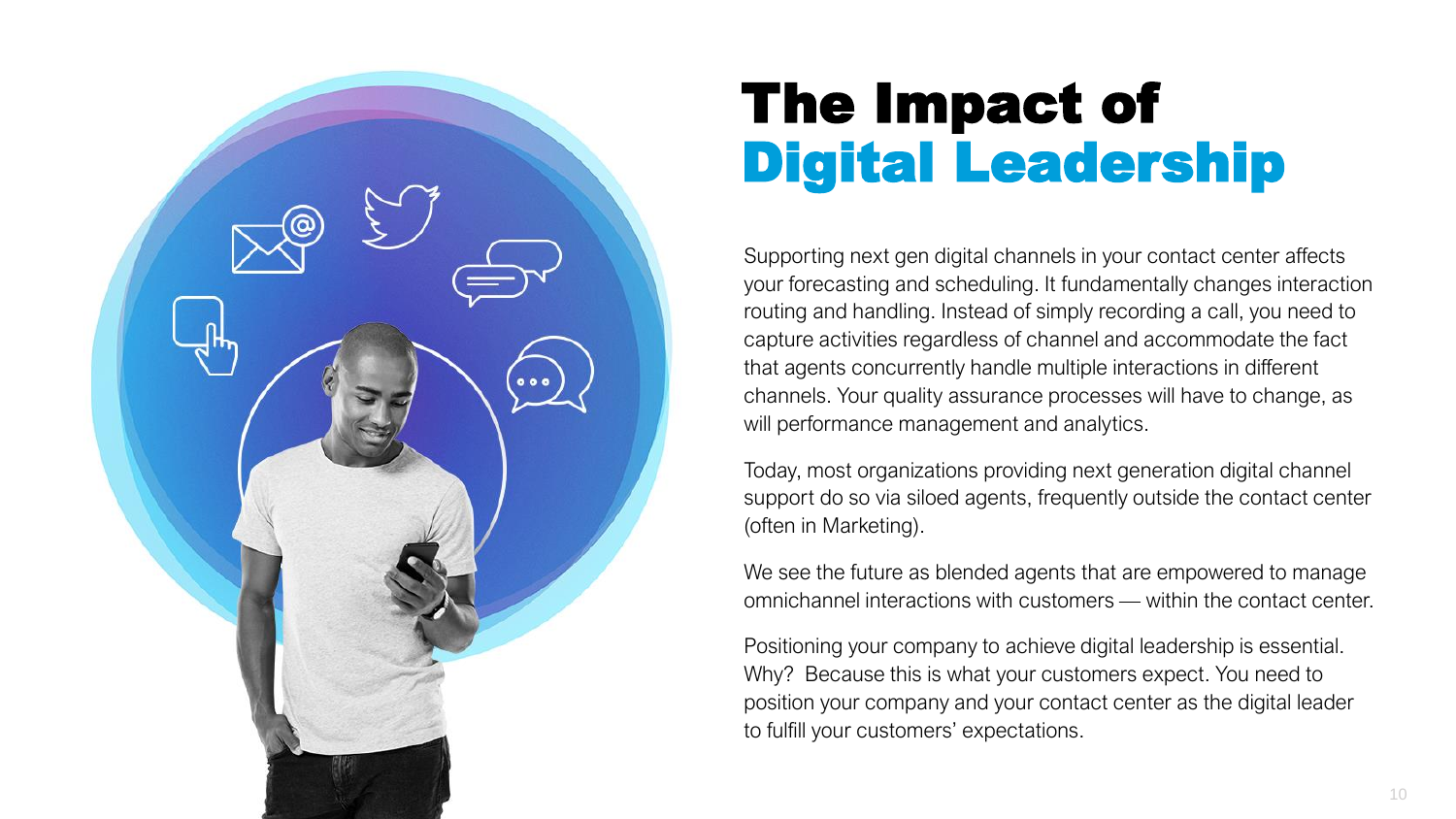## The "Secret Sauce" of Digital Leadership

### **Here's the six ingredients that will help you to achieve digital leadership.**

Read on to learn about all you need to evolve your contact center to meet your customers' digital engagement expectations.